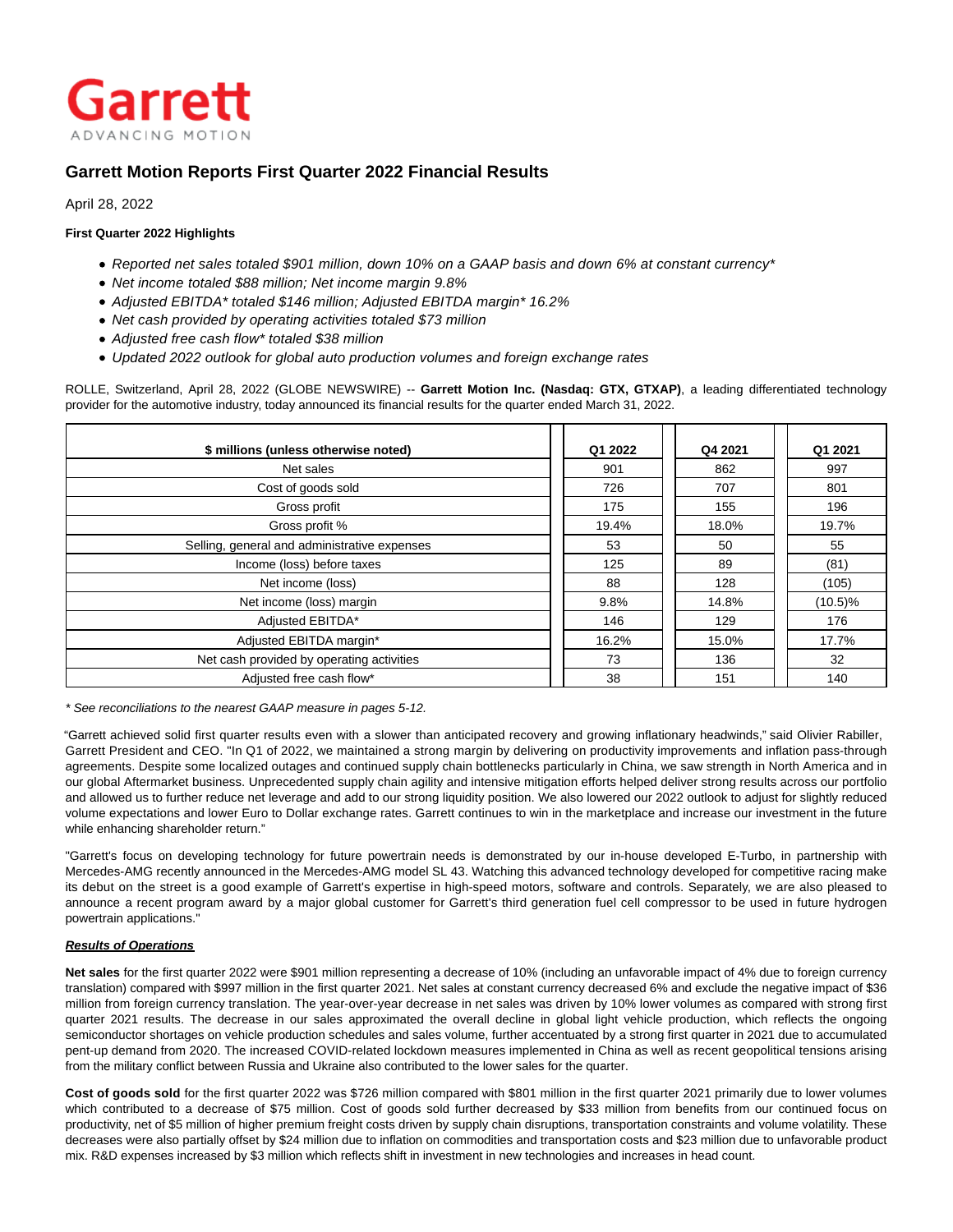**Gross profit** totaled \$175 million for the first quarter 2022 as compared to \$196 million in the first quarter 2021 and the gross profit percentage for the first quarter 2022 decreased to 19.4% from 19.7% in the first quarter 2021 primarily due to lower sales volume and inflation related to commodities and transportation, and higher premium freight costs driven by supply chain disruptions, as well as higher R&D costs and foreign exchange impacts. This was partially offset by \$40 million in productivity and \$15 million in product mix.

**Selling, general and administrative** ("SG&A") expenses for the first quarter 2022 decreased to \$53 million from \$55 million in the first quarter 2021 primarily due to favorable exchange rates and lower professional service fees. As a percentage of net sales, SG&A for the first quarter of 2022 was 5.9% up from 5.5% in 2021.

**Interest expense** in the first quarter 2022 was \$23 million as compared to \$21 million in the first quarter 2021. The increase is primarily due to \$6 million of accretion on our Series B Preferred partially offset by \$4 million of lower interest expense on our credit facilities.

**Non-operating (income) expense** increased to an income of \$28 million in the first quarter 2022 from an expense of \$26 million in the first quarter 2021. The increase is primarily related to a benefit of \$26 million due to interest income associated with unrealized marked-to-market gains on interest rate swaps, as well as \$33 million in foreign exchange impact on debt, which were unhedged due to restrictions placed on the Company during Chapter 11 proceedings.

**Reorganization items - net** was an expense of \$1 million in the first quarter 2022 related to professional services for the Chapter 11 cases. In the first quarter 2021 Reorganization items - net was \$174 million, of which \$84 million pertained to legal and professional service fees related to the Chapter 11 cases, \$79 million related to the termination of and the expense reimbursement the Stalking Horse Purchase Agreement, and \$11 million related to other Chapter 11 costs including debtor-in-possession financing and the write-off of the original issue discount and deferred long-term fees on the debt.

**Income before taxes** in the first quarter 2022 was \$125 million as compared with a loss of \$81 million in the first quarter 2021.

**Net Income** for the first quarter 2022 was \$88 million as compared to a loss of \$105 million in the first quarter 2021. The increase of \$193 million is primarily as a result of favorable Non-operating expense of \$54 million and lower Reorganization items, net of \$173 million offset by lower gross profit of \$21 million.

**Net income available for distribution** for first quarter 2022 was \$50 million as compared with a loss of \$105 million in the first quarter 2021.

**Net cash provided by operating activities** totaled \$73 million in the first quarter 2022 as compared to \$32 million in the first quarter 2021 primarily due to an increase in net income, net of deferred taxes and non-cash gains related to re-organization items of \$157 million, partially offset by other assets and accrued liabilities.

**Expenditures for property plant and equipment** totaled \$29 million in first quarter 2022 as compared with \$18 million in the first quarter 2021.

### **Non-GAAP Financial Measures**

**Adjusted EBITDA** decreased to \$146 million in the first quarter 2022 as compared to \$176 million in the first quarter 2021. The decrease was mainly due to volume decreases, inflation on commodities and transportation, as well as unfavorable foreign exchange impacts, partially offset by increased productivity and a favorable mix. The Adjusted EBITDA margin decreased to 16.2% in the first quarter 2022 as compared to 17.7% in the first quarter 2021.

**Adjusted free cash flow**, which excludes reorganization items, repositioning charges (primarily severance costs related to internal restructuring projects) and stock compensation expense, was \$38 million in the first quarter 2022 as compared with \$140 million in the first quarter 2021.

#### **Liquidity and Capital Resources**

As of March 31, 2022, Garrett had \$788 million in available liquidity, including \$315 million in cash and cash equivalents and approximately \$473 million undrawn commitments under its revolving credit facility. In the fourth quarter 2021, Garrett had \$720 million in available liquidity, including \$423 million in cash and cash equivalents and approximately \$297 million undrawn commitments under its revolving credit facility.

As of March 31, 2022, total debt including the Series B Preferred Stock, totaled \$1,412 million down from \$1,618 million at the end of the fourth quarter 2021.

### **Emergence from Chapter 11**

As previously announced, on April 30, 2021, Garrett emerged from its pending Chapter 11 cases, successfully completing the restructuring process and implementing the Plan of Reorganization ("Plan") that was confirmed by the U.S. Bankruptcy Court for the Southern District of New York.

### **Full Year 2022 Outlook**

Garrett is providing the following outlook for the full year 2022 for certain GAAP and Non-GAAP financial measures.

|                                                   | Full Year 2022 Outlook (vs. Prior Outlook)                  |
|---------------------------------------------------|-------------------------------------------------------------|
| Net sales (GAAP)                                  | \$3.5 billion to \$3.7 billion (vs. \$3.7 to \$4.0 billion) |
| Net sales growth at constant currency (Non-GAAP)* | 1% to 6% (vs. 4% to 13%)                                    |
| Net income (GAAP)                                 | \$250 million to \$295 million (vs. \$295 to \$340 million) |
| Adjusted EBITDA (Non-GAAP)*                       | \$530 million to \$590 million (vs. \$590 to \$650 million) |
| Net cash provided by operating activities (GAAP)  | \$405 million to \$505 million (vs. \$485 to \$585 million) |
| Adjusted free cash flow (Non-GAAP)*               | \$330 million to \$430 million (vs. \$400 to \$500 million) |

\* See reconciliations to the nearest GAAP measure in pages 6-15.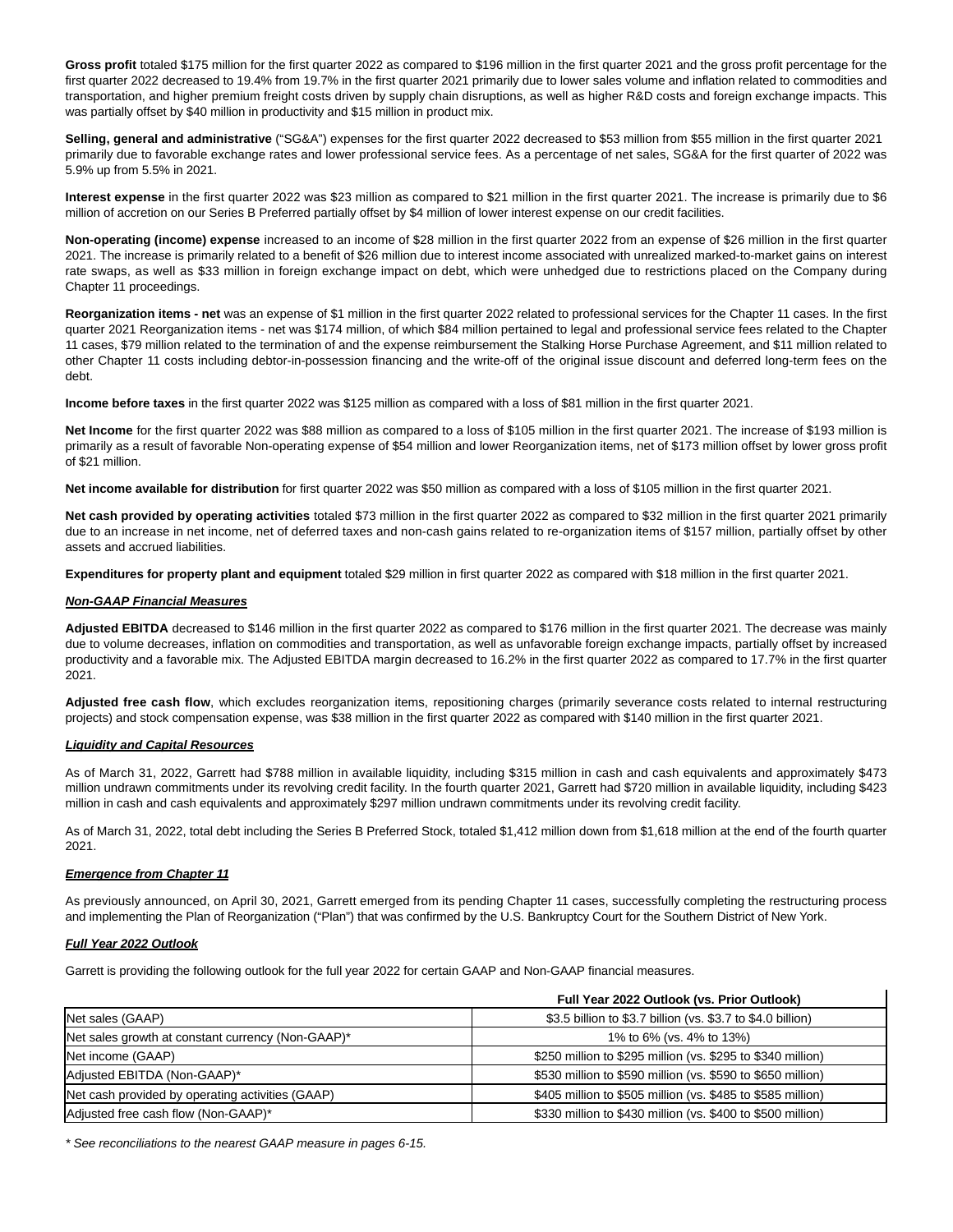Garrett's full year 2022 outlook, as of April 28, 2022, includes the following expectations compared to previous guidance:

- Global light vehicle auto production flat versus 2021 (down from 7% growth) due to continued semiconductor shortages and zero-COVID policy in China;
- An exchange rate of 1.08 EUR to 1.00 USD, as compared with the prior outlook exchange rate assumption of 1.13 EUR to 1.00 USD;
- Maintaining previous commitment of increased R&D investment in new technologies of approximately \$18 million for the full year 2022.

### **Conference Call**

Garrett will host a conference call on Thursday, April 28, 2022 at 8:30 am Eastern Time / 2:30 pm Central European Time. The dial-in number for callers in the U.S. is +1-877-883-0383 and the dial-in number for international callers is +1-412-902-6506. The access code for all callers is 7292007. The conference call will be broadcast over the Internet and include a slide presentation. To access the webcast and supporting materials, please visit the investor relations section of Garrett's website at [http://investors.garrettmotion.com/.](https://www.globenewswire.com/Tracker?data=i6qmpuczPXCoFSqylCVhHq_KgbjYc48s7ypbYMXJJ8YxT5N9rm2FQcQhEocL-sKfPr1DQHIuE6NiMiXADNC7R_dt5j0rOECgpmUbfCprRlcx6BZSR-ASXe5OG7AfBekv)

A replay of the conference call can be accessed through May 15, 2022 by dialing +1-877-344-7529 in the U.S. and +1-412-317-0088 outside the U.S., and then entering the access code 8120524. The webcast will also be archived on Garrett's website.

### **Forward-Looking Statements**

This release contains "forward-looking statements" within the Private Securities Reform Act of 1995. All statements, other than statements of fact, that address activities, events or developments that we or our management intend, expect, project, believe or anticipate will or may occur in the future are forward-looking statements including without limitation our statements regarding the impact of the COVID-19 pandemic, the conflict between Russia and Ukraine, inflationary pressure on Garrett's business, financial results and financial conditions, industry trends and anticipated demand for our products, Garrett's strategy, Garrett's capital structure, anticipated new product development plans for the future including expected R&D expenditures, anticipated impacts of partnerships with third parties, and Garrett's outlook for 2022. Although we believe forward-looking statements are based upon reasonable assumptions, such statements involve known and unknown risks, uncertainties, and other factors, which may cause the actual results or performance of Garrett to be materially different from any future results or performance expressed or implied by such forward-looking statements. Such risks and uncertainties include but are not limited to those described in our annual report on Form 10-K for the year ended December 31, 2021, and our quarterly report on Form 10-Q for the quarter ended March 31, 2022, as well as our other filings with the Securities and Exchange Commission, under the headings "Risk Factors" and "Cautionary Note Regarding Forward-Looking Statements." You are cautioned not to place undue reliance on these forward-looking statements, which speak only as of the date of this document. Forward-looking statements are not guarantees of future performance, and actual results, developments and business decisions may differ from those envisaged by our forward-looking statements.

#### **Non-GAAP Financial Measures**

This release includes the following Non-GAAP financial measures which are not calculated in accordance with generally accepted accounting principles in the United States ("GAAP"): constant currency sales growth, EBITDA, Adjusted EBITDA, Adjusted EBITDA Margin, and Adjusted Free Cash Flow. The Non-GAAP financial measures provided herein are adjusted for certain items as presented in the Appendix containing Non-GAAP Reconciliations and may not be directly comparable to similar measures used by other companies in our industry, as other companies may define such measures differently. Management believes that, when considered together with reported amounts, these measures are useful to investors and management in understanding our ongoing operations and analysis of ongoing operating trends. Garrett believes that the Non-GAAP measures presented herein are important indicators of operating performance because they exclude the effects of certain items, therefore making them more closely reflect our operational performance. These metrics should be considered in addition to, and not as replacements for, the most comparable GAAP measure. For additional information with respect to our Non-GAAP financial measures, see the Appendix to this presentation and our annual report on Form 10-K for the year ended December 31, 2021, and our quarterly report on Form 10-Q for the quarter ended March 31, 2022.

#### **About Garrett Motion Inc.**

Garrett Motion is a differentiated technology leader, serving customers worldwide for more than 65 years with passenger vehicle, commercial vehicle, aftermarket replacement and performance enhancement solutions. Garrett's cutting-edge technology enables vehicles to become safer, more connected, efficient and environmentally friendly. Our portfolio of turbocharging, electric boosting and automotive software solutions empowers the transportation industry to redefine and further advance motion. For more information, please visit [www.garrettmotion.com.](https://www.globenewswire.com/Tracker?data=X_TdC2cwgqehXeNvJTHopIsuvtQz6uaNrQ9ynyHhMdL3RLM2NKvMN0b-Tqvnj6pHg5t07Tsbwe90jYFBkdo5eh421fIBYInqiLYx7Xvnd1A=)

Contacts: MEDIA INVESTOR RELATIONS Christophe Mathy **Paul Blanck** Paul Blalock +41786437194 +1 862 812-5013 [christophe.mathy@garrettmotion.com](mailto:christophe.mathy@garrettmotion.com) [paul.blalock@garrettmotion.com](mailto:paul.blalock@garrettmotion.com)

### **GARRETT MOTION INC.**

### **CONSOLIDATED INTERIM STATEMENTS OF OPERATIONS**

| <b>Three Months Ended</b>                          |              |           |  |  |  |
|----------------------------------------------------|--------------|-----------|--|--|--|
| March 31,                                          | December 31. | March 31. |  |  |  |
| 2022                                               | 2021         | 2021      |  |  |  |
| $(D$ ellere in milliana, avaant nar ahara amaruta) |              |           |  |  |  |

**(Dollars in millions, except per share amounts)**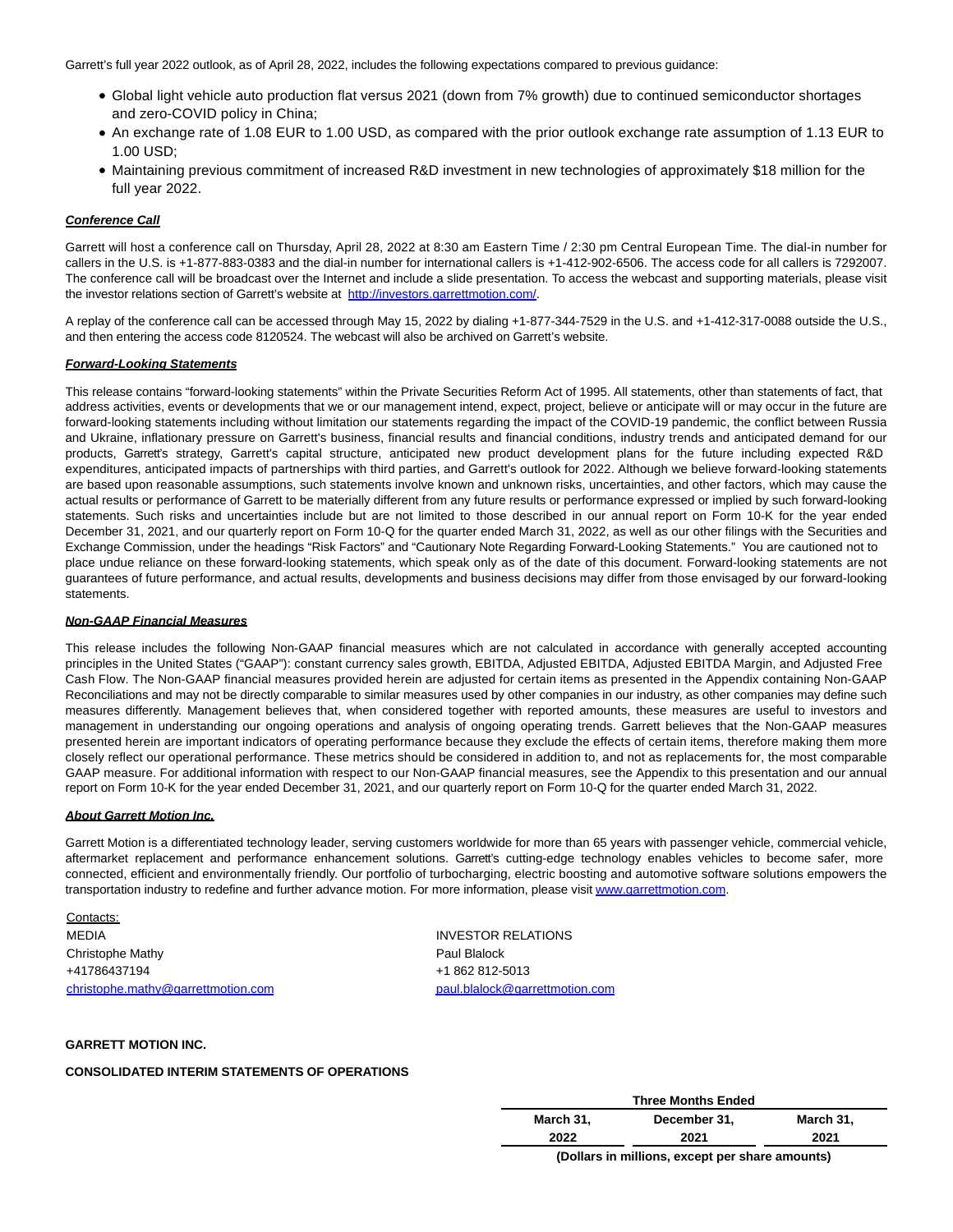| Net sales                                    | \$<br>901  | \$<br>862  | \$    | 997        |  |
|----------------------------------------------|------------|------------|-------|------------|--|
| Cost of goods sold                           | 726        | 707        |       | 801        |  |
| <b>Gross profit</b>                          | 175        | 155        |       | 196        |  |
| Selling, general and administrative expenses | 53         | 50         |       | 55         |  |
| Other expense, net                           |            |            |       |            |  |
| Interest expense                             | 23         | 23         |       | 21         |  |
| Non-operating (income) expense               | (28)       | (12)       |       | 26         |  |
| Reorganization items, net                    |            | 5          |       | 174        |  |
| Income (loss) before taxes                   | 125        | 89         |       | (81)       |  |
| Tax expense                                  | 37         | (39)       |       | 24         |  |
| Net income (loss)                            | 88         | 128        | (105) |            |  |
| Less: preferred stock dividend               | (38)       | (37)       |       |            |  |
| Net income (loss) available for distribution | 50         | 91         |       | (105)      |  |
| Earnings (loss) per common share             |            |            |       |            |  |
| Basic                                        | \$<br>0.15 | \$<br>0.29 | \$    | (1.38)     |  |
| <b>Diluted</b>                               | \$<br>0.15 | \$<br>0.29 | \$    | (1.38)     |  |
| Weighted average common shares outstanding   |            |            |       |            |  |
| Basic                                        | 64,538,527 | 64,818,700 |       | 75,904,898 |  |
| <b>Diluted</b>                               | 64,732,090 | 64,915,470 |       | 75,904,898 |  |

## **GARRETT MOTION INC.**

## **CONSOLIDATED INTERIM STATEMENTS OF COMPREHENSIVE INCOME**

|                                                                 |      | <b>Three Months Ended</b><br>March 31, |  |       |
|-----------------------------------------------------------------|------|----------------------------------------|--|-------|
|                                                                 | 2022 |                                        |  |       |
|                                                                 |      | (Dollars in millions)                  |  |       |
| Net income (loss)                                               |      | 88                                     |  | (105) |
| Foreign exchange translation adjustment                         |      | ົ                                      |  | 110   |
| Changes in fair value of effective cash flow hedges, net of tax |      | 8                                      |  |       |
| Changes in fair value of net investment hedges, net of tax      |      | 13                                     |  |       |
| Total other comprehensive income                                |      | 23                                     |  | 111   |
| <b>Comprehensive income</b>                                     |      | 111                                    |  | 6     |

# **GARRETT MOTION INC.**

## **CONSOLIDATED INTERIM BALANCE SHEETS**

|                                             | March 31,<br>2022     |    | December 31,<br>2021 |
|---------------------------------------------|-----------------------|----|----------------------|
|                                             | (Dollars in millions) |    |                      |
| <b>ASSETS</b>                               |                       |    |                      |
| Current assets:                             |                       |    |                      |
| Cash and cash equivalents                   | \$<br>315             | \$ | 423                  |
| Restricted cash                             | 5                     |    | 41                   |
| Accounts, notes and other receivables – net | 786                   |    | 747                  |
| Inventories - net                           | 301                   |    | 244                  |
| Other current assets                        | 73                    |    | 56                   |
| Total current assets                        | 1,480                 |    | 1,511                |
| Investments and long-term receivables       | 33                    |    | 28                   |
| Property, plant and equipment – net         | 469                   |    | 485                  |
| Goodwill                                    | 193                   |    | 193                  |
| Deferred income taxes                       | 278                   |    | 289                  |
| Other assets                                | 235                   |    | 200                  |
| <b>Total assets</b>                         | 2,688                 | \$ | 2,706                |
| <b>LIABILITIES</b>                          |                       |    |                      |

Current liabilities: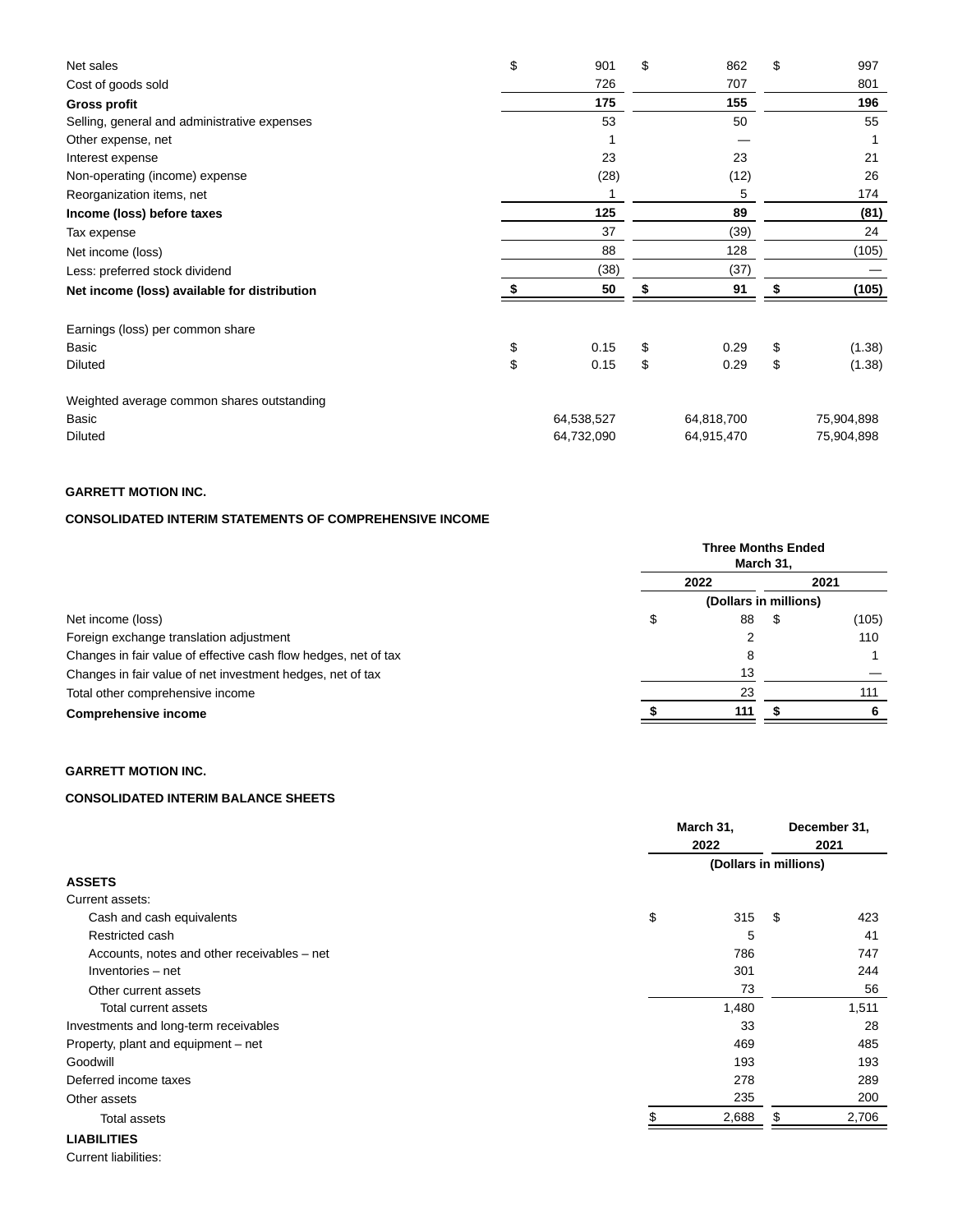| Accounts payable                                                                                                                                                                                                              | \$ | 1,071   |     | 1,006   |
|-------------------------------------------------------------------------------------------------------------------------------------------------------------------------------------------------------------------------------|----|---------|-----|---------|
| Current maturities of long-term debt                                                                                                                                                                                          |    |         |     |         |
| Mandatorily redeemable Series B Preferred Stock                                                                                                                                                                               |    |         |     | 200     |
| <b>Accrued liabilities</b>                                                                                                                                                                                                    |    | 302     |     | 295     |
| <b>Total current liabilities</b>                                                                                                                                                                                              |    | 1,380   |     | 1,508   |
| Long-term debt                                                                                                                                                                                                                |    | 1,166   |     | 1,181   |
| Mandatorily redeemable Series B Preferred Stock - long-term                                                                                                                                                                   |    | 204     |     | 195     |
| Deferred income taxes                                                                                                                                                                                                         |    | 24      |     | 21      |
| Other liabilities                                                                                                                                                                                                             |    | 271     |     | 269     |
| <b>Total liabilities</b>                                                                                                                                                                                                      | S  | 3,045   | \$  | 3,174   |
| <b>COMMITMENTS AND CONTINGENCIES</b>                                                                                                                                                                                          |    |         |     |         |
| <b>EQUITY (DEFICIT)</b>                                                                                                                                                                                                       |    |         |     |         |
| Series A Preferred Stock, par value \$0.001; 245,715,735 shares issued and 245,715,735 outstanding as<br>of March 31, 2022                                                                                                    | Ж  |         | \$. |         |
| Common Stock, par value \$0.001; 1,000,000,000 and 1,000,000,000 shares authorized, 64,506,104 and<br>64,570,950 issued and 64,506,104 and 64,570,950 outstanding as of March 31, 2022 and December 31,<br>2021, respectively |    |         |     |         |
| Additional paid-in capital                                                                                                                                                                                                    |    | 1,327   |     | 1,326   |
| Retained deficit                                                                                                                                                                                                              |    | (1,703) |     | (1,790) |
| Accumulated other comprehensive income (loss)                                                                                                                                                                                 |    | 19      |     | (4)     |
| <b>Total deficit</b>                                                                                                                                                                                                          |    | (357)   |     | (468)   |
| Total liabilities and deficit                                                                                                                                                                                                 |    | 2,688   |     | 2,706   |
|                                                                                                                                                                                                                               |    |         |     |         |

## **GARRETT MOTION INC.**

## **CONSOLIDATED INTERIM STATEMENTS OF CASH FLOWS**

|                                                                                         | Three Months Ended March 31, |                |                       |                |
|-----------------------------------------------------------------------------------------|------------------------------|----------------|-----------------------|----------------|
|                                                                                         |                              | 2022           |                       | 2021           |
|                                                                                         |                              |                | (Dollars in millions) |                |
| Cash flows from operating activities:                                                   |                              |                |                       |                |
| Net income (loss)                                                                       | \$                           | 88             | \$                    | (105)          |
| Adjustments to reconcile net income (loss) to net cash provided by operating activities |                              |                |                       |                |
| Reorganization items, net                                                               |                              |                |                       | 19             |
| Deferred income taxes                                                                   |                              | 13             |                       | 4              |
| Depreciation                                                                            |                              | 22             |                       | 23             |
| Amortization of deferred issuance costs                                                 |                              | $\overline{2}$ |                       | 2              |
| Interest payments, net of debt discount accretion                                       |                              | (6)            |                       |                |
| Foreign exchange (gain) loss                                                            |                              | (4)            |                       | 33             |
| Stock compensation expense                                                              |                              | 2              |                       | $\overline{2}$ |
| Other                                                                                   |                              | 12             |                       | (6)            |
| Changes in assets and liabilities:                                                      |                              |                |                       |                |
| Accounts, notes and other receivables                                                   |                              | (61)           |                       | (2)            |
| Inventories                                                                             |                              | (62)           |                       | (34)           |
| Other assets                                                                            |                              | (42)           |                       | 14             |
| Accounts payable                                                                        |                              | 116            |                       | 74             |
| <b>Accrued liabilities</b>                                                              |                              |                |                       | 17             |
| <b>Other liabilities</b>                                                                |                              | (7)            |                       | (9)            |
| Net cash provided by operating activities                                               | \$                           | 73             | \$                    | 32             |
| Cash flows from investing activities:                                                   |                              |                |                       |                |
| Expenditures for property, plant and equipment                                          |                              | (29)           |                       | (18)           |
| Other                                                                                   |                              |                |                       | 1              |
| Net cash used for investing activities                                                  | $\,$                         | (29)           | \$                    | (17)           |
| Cash flows from financing activities:                                                   |                              |                |                       |                |
| Payments of long-term debt                                                              |                              | (2)            |                       |                |
| Payments of debtor-in-possession financing                                              |                              |                |                       | (100)          |
| Redemption of Series B Preferred Stock                                                  |                              | (186)          |                       |                |
| Payments for share repurchases                                                          |                              | (2)            |                       |                |
| Debt financing costs                                                                    |                              | (6)            |                       | (1)            |
| Net cash used for financing activities                                                  | \$                           | (196)          | \$                    | (101)          |
| Effect of foreign exchange rate changes on cash, cash equivalents and restricted cash   |                              | 8              |                       | (30)           |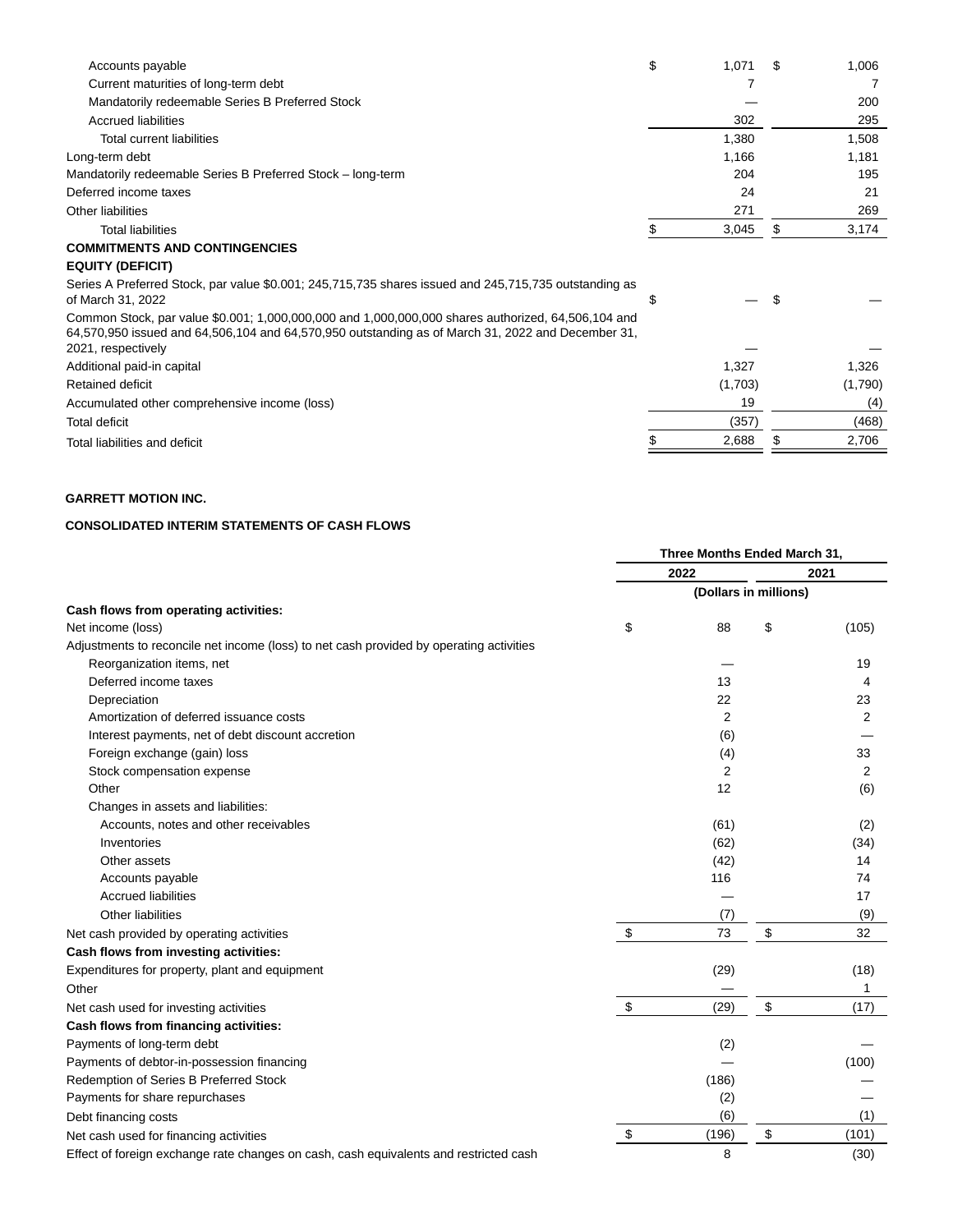| Net decrease in cash, cash equivalents and restricted cash        | (144)<br>464 | (116) |
|-------------------------------------------------------------------|--------------|-------|
| Cash, cash equivalents and restricted cash at beginning of period |              | 693   |
| Cash, cash equivalents and restricted cash at end of period       | 320          | 577   |
| Supplemental cash flow disclosure:                                |              |       |
| Income taxes paid (net of refunds)                                | 14           | 15    |
| Interest paid                                                     | 21           | 16    |
| Reorganization items paid                                         |              | 145   |

### **Reconciliation of Net Income (Loss) to Adjusted EBITDA(1)**

|                                                            | <b>Three Months Ended</b> |                   |    |                       |    |                   |  |
|------------------------------------------------------------|---------------------------|-------------------|----|-----------------------|----|-------------------|--|
|                                                            |                           | March 31,<br>2022 |    | December 31,<br>2021  |    | March 31,<br>2021 |  |
|                                                            |                           |                   |    | (Dollars in millions) |    |                   |  |
| Net income (loss) - GAAP                                   | \$                        | 88                | 5  | 128                   | \$ | (105)             |  |
| Net interest expense                                       |                           | (4)               |    | 15                    |    | 20                |  |
| Tax expense (benefit)                                      |                           | 37<br>22          |    | (39)                  |    | 24                |  |
| Depreciation                                               |                           |                   |    | 22                    |    | 23                |  |
| EBITDA (Non-GAAP)                                          |                           | 143               |    | 126                   |    | (38)              |  |
| Other expense, net (2)                                     |                           |                   |    |                       |    |                   |  |
| Non-operating income (3)<br>Reorganization items, net (4)  |                           | (2)               |    | (3)<br>5<br>2         |    | (3)<br>174<br>2   |  |
|                                                            |                           |                   |    |                       |    |                   |  |
| Stock compensation expense (5)                             |                           | 2                 |    |                       |    |                   |  |
| Repositioning charges (6)                                  |                           |                   |    | 2                     |    | 8                 |  |
| Foreign exchange loss on debt, net of related hedging loss |                           |                   |    |                       |    | 33                |  |
| Professional service costs                                 |                           |                   |    | (1)                   |    |                   |  |
| Capital tax expense                                        |                           |                   |    | (2)                   |    |                   |  |
| <b>Adjusted EBITDA (Non-GAAP)</b>                          | \$                        | 146               | \$ | 129                   | \$ | 176               |  |
| Net sales                                                  | \$                        | 901               | \$ | 862                   | \$ | 997               |  |
| Net income (loss) margin                                   |                           | 9.8%              |    | 14.8%                 |    | $(10.5)\%$        |  |
| Adjusted EBITDA margin (Non-GAAP) <sup>(7)</sup>           |                           | 16.2%             |    | 15.0%                 |    | 17.7%             |  |

(1) We evaluate performance on the basis of EBITDA and Adjusted EBITDA. We define "EBITDA" as our net income (loss) calculated in accordance with U.S. GAAP, plus the sum of net interest expense (income), tax expense (benefit) and depreciation. We define "Adjusted EBITDA" as EBITDA, plus the sum of non-operating expense (income), other expense, net, stock compensation expense, reorganization items, net, repositioning charges and foreign exchange loss (gain) on debt, net of related hedging loss (gain). We believe that EBITDA and Adjusted EBITDA are important indicators of operating performance and provide useful information for investors because:

- EBITDA and Adjusted EBITDA exclude the effects of income taxes, as well as the effects of financing and investing activities by eliminating the effects of interest and depreciation expenses and therefore more closely measure our operational performance; and
- certain adjustment items, while periodically affecting our results, may vary significantly from period to period and have disproportionate effect in a given period, which affects the comparability of our results.

In addition, our management may use Adjusted EBITDA in setting performance incentive targets to align performance measurement with operational performance.

(2) Other expense, net adjustment includes the expense incurred to discount or factor the Company's receivables.

(3) Non-operating income adjustment includes the non-service component of pension expense and other expense, net and excludes interest income, equity income of affiliates, and the impact of foreign exchange.

(4) The Company applied ASC 852 for periods subsequent to the Petition Date to distinguish transactions and events that were directly associated with the Company's reorganization from the ongoing operations of the business. Accordingly, certain expenses and gains incurred during the Chapter 11 Cases are recorded within Reorganization items, net in the Consolidated Interim Statements of Operations. The Company applied U.S. GAAP for period subsequent to the Effective Date. See Note 1, Background and Basis of Presentation of Notes to the Consolidated Interim Financial Statements.

(5) Stock compensation expense adjustment includes only non-cash expenses.

(6) Repositioning charges adjustment primarily includes severance costs related to restructuring projects to improve future productivity.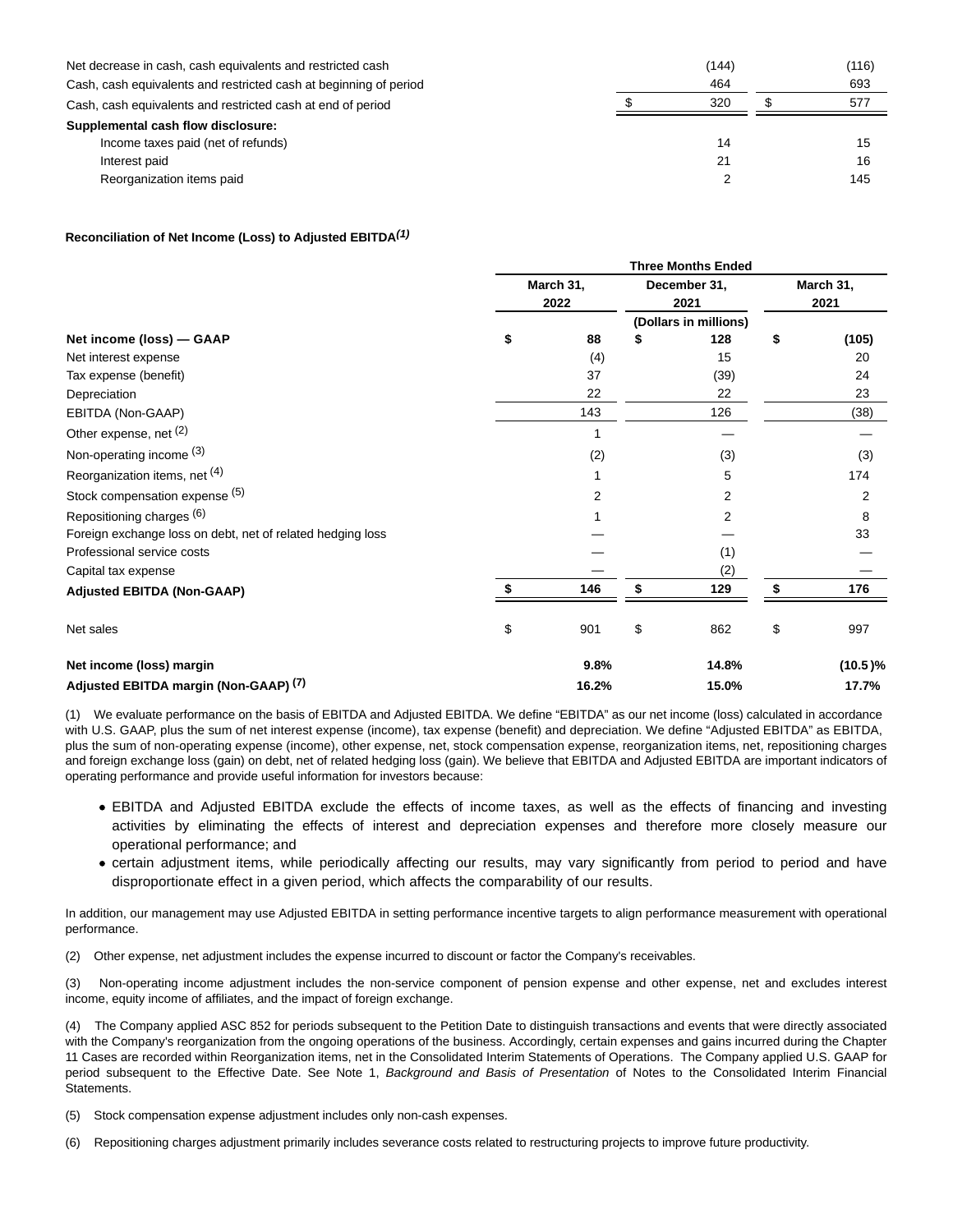### **Reconciliation of Constant Currency Sales % Change(1)**

|                                    | <b>Three Months Ended</b><br>March 31, |      |
|------------------------------------|----------------------------------------|------|
|                                    | 2022                                   | 2021 |
| Garrett                            |                                        |      |
| Reported sales % change            | (10)%                                  | 34%  |
| Less: Foreign currency translation | (4)%                                   | 8%   |
| Constant currency sales % change   | (6)%                                   | 26%  |
| Gasoline                           |                                        |      |
| Reported sales % change            | (7)%                                   | 46%  |
| Less: Foreign currency translation | (2)%                                   | 10%  |
| Constant currency sales % change   | (5)%                                   | 36%  |
| <b>Diesel</b>                      |                                        |      |
| Reported sales % change            | (19)%                                  | 31%  |
| Less: Foreign currency translation | (5)%                                   | 10%  |
| Constant currency sales % change   | (14)%                                  | 21%  |
| <b>Commercial vehicles</b>         |                                        |      |
| Reported sales % change            | (10)%                                  | 31%  |
| Less: Foreign currency translation | (3)%                                   | 5%   |
| Constant currency sales % change   | (7)%                                   | 26%  |
| <b>Aftermarket</b>                 |                                        |      |
| Reported sales % change            | 15%                                    | 11%  |
| Less: Foreign currency translation | (4)%                                   | 5%   |
| Constant currency sales % change   | 19%                                    | 6%   |
| <b>Other Sales</b>                 |                                        |      |
| Reported sales % change            | (24)%                                  | 13%  |
| Less: Foreign currency translation | (5)%                                   | 6%   |
| Constant currency sales % change   | (19)%                                  | 7%   |
|                                    |                                        |      |

(1) We previously referred to "constant currency sales growth" as "organic sales growth." We define constant currency sales growth as the year-over-year change in reported sales relative to the comparable period, excluding the impact on sales from foreign currency translation. This is the same definition we previously used for "organic sales growth". We believe this measure is useful to investors and management in understanding our ongoing operations and in analysis of ongoing operating trends.

### **Reconciliation of Cash Flow from Operations to Adjusted Free Cash Flow(1)**

|                                                                                                  | <b>Three Months Ended</b> |                   |                      |                       |   |                   |  |
|--------------------------------------------------------------------------------------------------|---------------------------|-------------------|----------------------|-----------------------|---|-------------------|--|
|                                                                                                  |                           | March 31,<br>2022 | December 31,<br>2021 |                       |   | March 31,<br>2021 |  |
|                                                                                                  |                           |                   |                      | (Dollars in millions) |   |                   |  |
| Net cash provided by operating activities                                                        |                           | 73                |                      | 136                   | S | 32                |  |
| Expenditures for property, plant and equipment                                                   |                           | (29)              |                      |                       |   | (18)              |  |
| Net cash provided by operating activities less expenditures for property, plant<br>and equipment |                           | 44                |                      | 138                   |   | 14                |  |
| Stalking horse termination reimbursement                                                         |                           |                   |                      |                       |   | 79                |  |
| Chapter 11 professional service costs                                                            |                           |                   |                      | 8                     |   | 66                |  |
| Chapter 11 related cash interests (2)                                                            |                           |                   |                      |                       |   | 3                 |  |
| Stock compensation cash                                                                          |                           |                   |                      |                       |   |                   |  |
| Repositioning cash                                                                               |                           |                   |                      |                       |   |                   |  |
| Factoring and P-notes                                                                            |                           | (10)              |                      | (2)                   |   | (25)              |  |
| Adjusted free cash flow (Non-GAAP) (3)                                                           |                           | 38                |                      | 151                   |   | 140               |  |